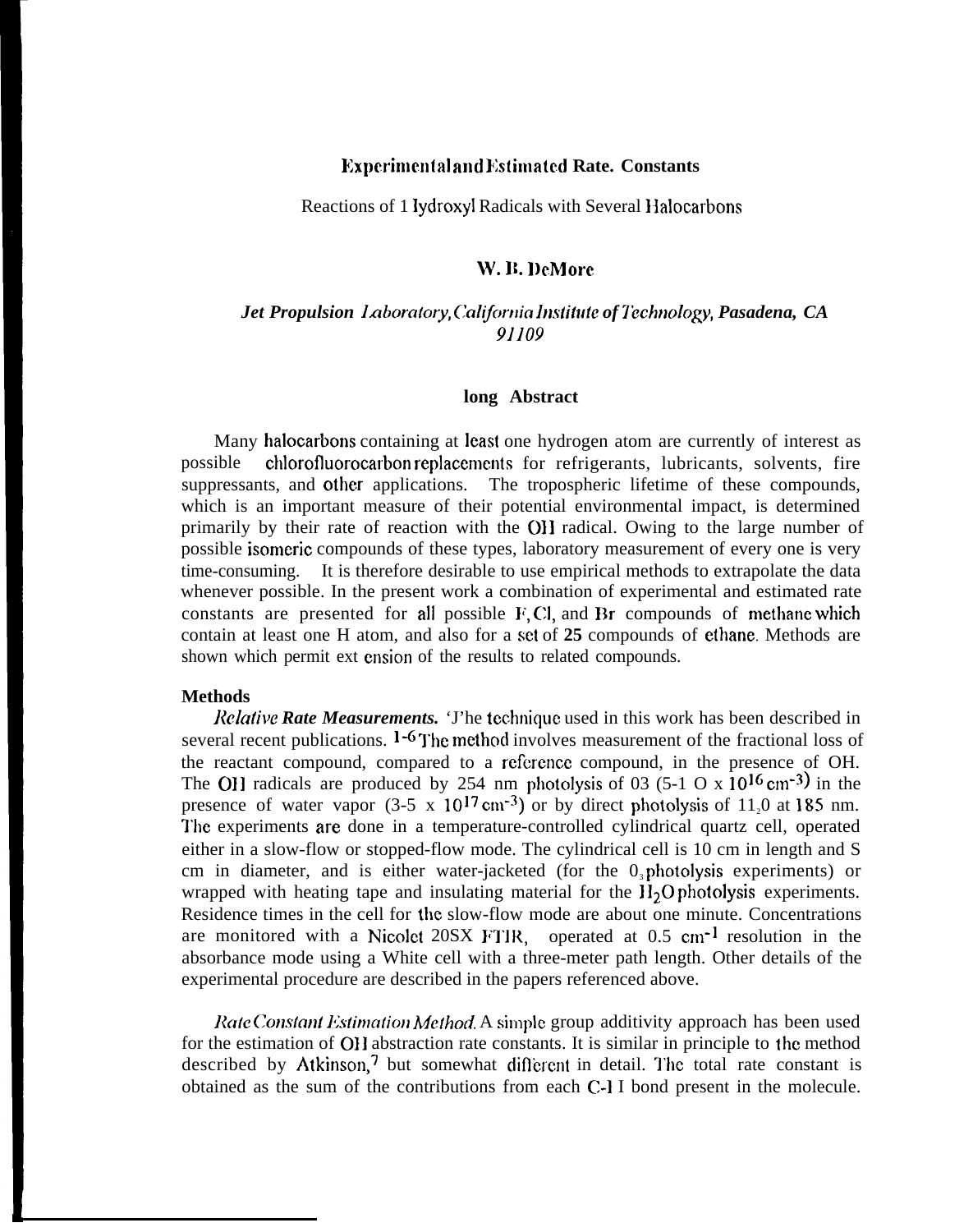The logarithm (base 10) of the rate constant (per 1 l-atom) is given by the following equation :

$$
\log k = \log k(\text{CH}_4) + G_1 \cdot G_3 \tag{I}
$$

The quantity  $log k$ , the logarithm of the CI 14 rate constant per I ]-atom, is equal to -14.79, The G terms are the contributions for the various groups, such as  $Cl, Br, CH<sub>3</sub>$ ,  $CF<sub>3</sub>$ , etc., which may be present on the catbon atom. In CH<sub>3</sub>CF<sub>3</sub>, for example, there is only one group,  $CF_3$ . The group contributions are determined by an optimization procedure such as that in the Excel spreadsheet program. In this procedure the cumulative difference between log k(experimental) and log k(cstimated) is minimized by varying the group contributions to obtain the best overall fit, Significant parametrization is necessary to account for interactions between groups when more than onc group is present on the carbon atom. In the fitting procedure the maximum allowed error factor between estimated and experimental rate constants was set at 1.3s. When more than one reactive site is present, the total rate constant is calculated as the sum of the separate contributions. This calculation can be expected to give a good estimate of the relative rates of attack at different sites in the molecule.

The range of group contributions can be extended by taking thcm as equal to those of similar groups. For example, the group contribution for  $C_2F_5$  is taken to be identical to that of  $CF_3$ . The estimated rate constants are usually reliable to within a factor of 1.3 to 1.5. IFor the most part the accuracy is comparable to that of absolute rate constant mcasurcmcnts, which oflcn are high due to impurity effects. When combined with estimated A-factors, the temperature dependence of the rate constants can be deduced. Thus an estimate of the entire Arrhenius expression can be obtained quickly and reliably.

The estimated A-factors are based on the previously reported observation<sup>6</sup> that ratios of A-factors as determined in relative rate experiments are very closely proportional to the number of  $H$ -atoms in the molecule (i. e., for reactive sites within the molecule where the 1 l-atoms arc equivalent). The value  $\Delta/n$ = 8.011-13 cm3/molec.-s, where n is the number of II-atoms, is found to adequately represent the bulk of the reliable experimental data for 01 I abstraction reactions.

The compound CF3C112CI IF<sub>2</sub> (1IFC-245fa), with two different reactive sites, can be used as an example of the rate constant estimation method, using the fitted parameters. (Units arc  $\text{cm}^3/\text{molec-s}$ .).

-CH<sub>2</sub>- site: 
$$
\log k = -14.79 + G(CF_3) + G(CHF_2) + \log 2 = -15.07
$$
  
\n $k = 8.5E-16$   
\n-CHF<sub>2</sub> site:  $\log k = -14.79 + G(2F) + 0.37 G(Cl_2F) = -14.28$   
\n $k = 5.2E-1S$ 

The quantity 0.37, determined in the fitting procedure, corrects for third group interactions. The sum of the rate constants for the two reactive sites is 6. lE- 15, which compares well with the experimental values of 6.8E-158 and 7.211-159. in this example it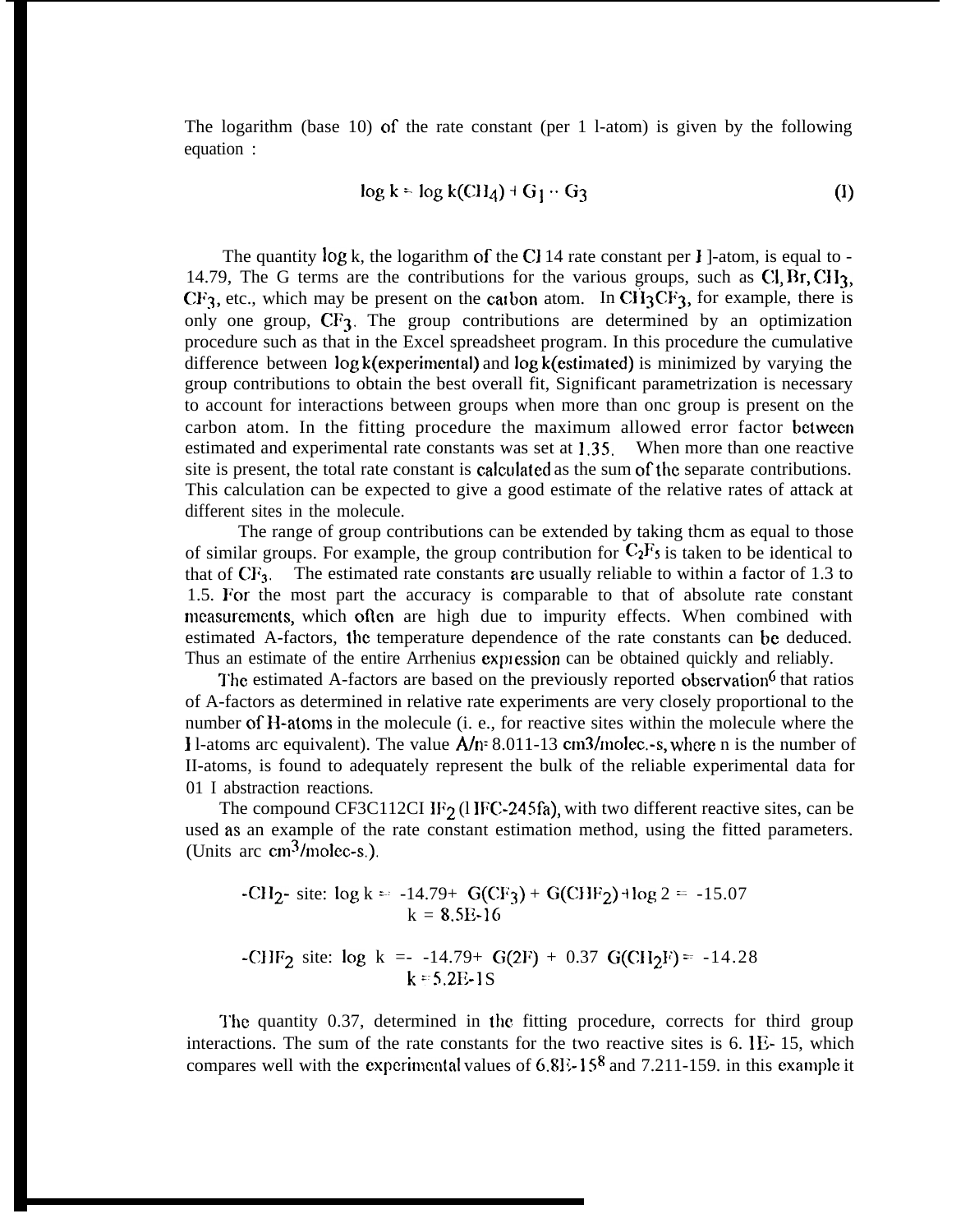may be noted that CH<sub>2</sub>F was used as a surrogate for the CF<sub>3</sub>CH<sub>2</sub> group. The calculation predicts that the CHF $_2$  group is the major reaction site in the molecule, despite the fact that there is only one 11 atom at that site. This is a consequence of the strongly deactivating effect of the CF<sub>3</sub> group adjacent to the CH<sub>2</sub> site.

Results for the group contributions in the rate constant estimation method will be prcscntcd, as well as the experimental and estimated rate constant measurements for several IIFCs and HCFCs.

This research was carried out by the Jet Propulsion Laboratory, California Institute of I"echnology, under contract with the National Aeronautics and Space Administration.

## **References**

- *(1)* DeMore, W. D. *Ckophys. Res. l.ctt. 1992,* 19, 1367.
- (2) DeMore, W. B. *Geophys. Rcs. I.ctt,* **1993, 20, 1359.**
- **(3)** Huder, K.; DeMore, W. B. Geophys. Res. Lett. 1993, 20, 1575.
- (4) IIsu, K. J.; DeMore, W. B. Geophys. Res. Lett. 1994, 21, 805.
- (5) Hsu, K. J.; DeMore, W. B. *J. Phys. Chem.* **199S, 99, 1235.**
- (6) **1 Isu, K. J.; DeMore, W. B.** *J. Phys. Chem.* **199S, 99, 11141.**
- (7) Kwok, E. S. C.; Atkinson, R, *Atmospheric Jhvironmcnt 1995, 29,* 1685.
- (8) Nelson, D. D.; Zahniscr, M. S,; Kolb, C. E.; Magid, 11. .1 ]'hys. *Chcm.* **1995,** *in press.*

**(9)** Orkin, V. 1,.; Khamaganov, V. G.; Guschin, A, G.; Kasimovskaya, E. E. In 13th *International Symposium on Gas Kinetics; Dublin, 1994.*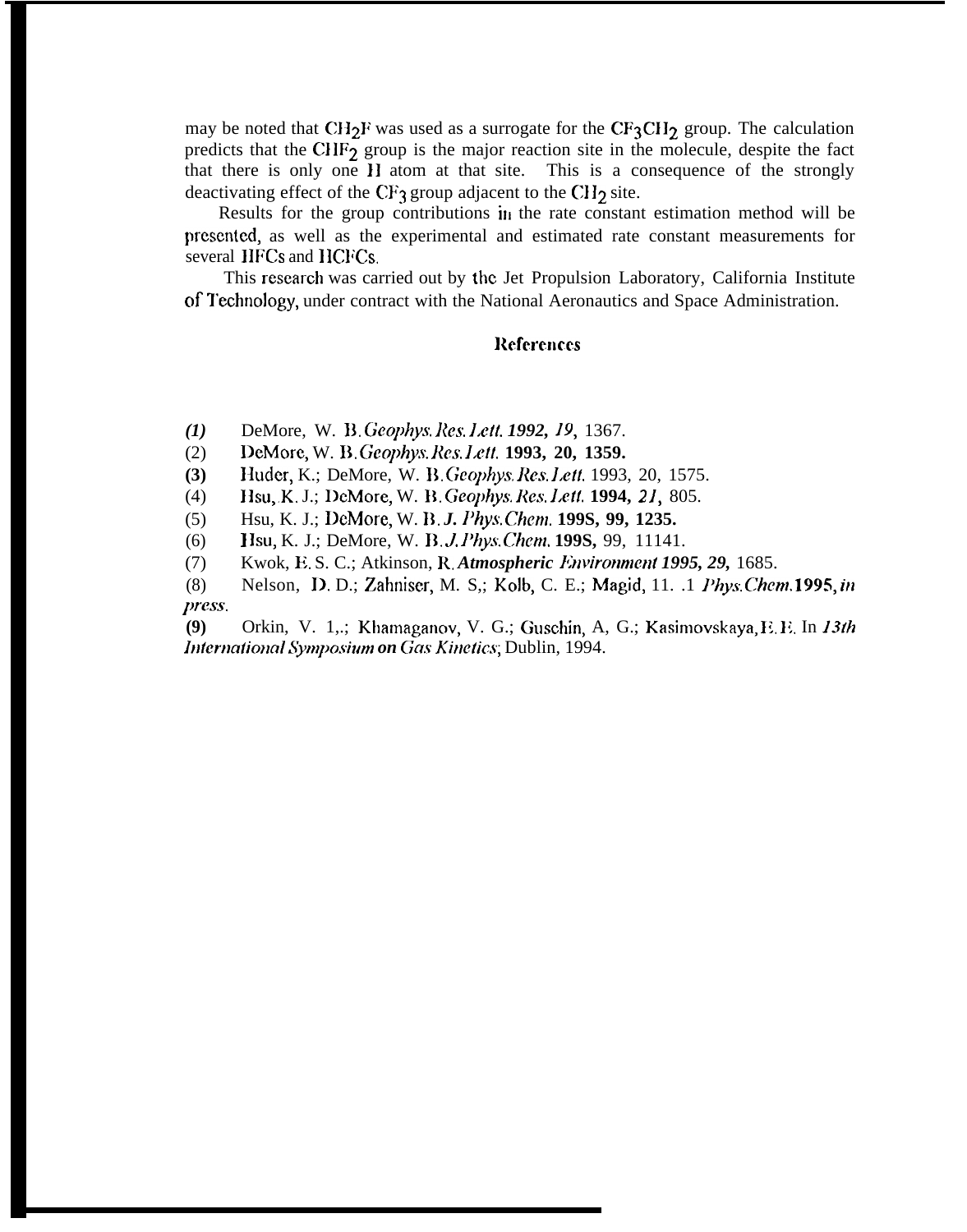| Compound                       | A-Factor E/n |      | k(298 K)  | Source                                                          |
|--------------------------------|--------------|------|-----------|-----------------------------------------------------------------|
|                                |              |      |           |                                                                 |
| CIIX <sub>3</sub>              |              |      |           |                                                                 |
| CHF <sub>3</sub> (23)          | $6.4E-13$    | 2354 | $2.4E-16$ | Isu & DeMore <sup>5</sup><br>1<br>$\int_{\mathbb{R}^2} f \cdot$ |
| CHF <sub>2</sub> Cl(22)        | 7.1E-13      | 1478 | $5.0E-15$ | Hsu & DeMore <sup>5</sup><br>$\left\vert 1, \right\rangle$      |
| CHF <sub>2</sub> Br(22B1)      | $9.6E-13$    | 1360 | 1.0E-14   | H s u & DeMore <sup>5</sup> $\frac{1}{2}$                       |
| CHCl <sub>2</sub> F(21)        | $1.2E-12$    | 1100 | $3.0E-14$ | JPL <sub>j</sub> 94-26                                          |
| CHBrClF (21B1)                 | 8.0E-13      | 794  | $5.6E-14$ | estimate                                                        |
| CHBr <sub>2</sub> F (21B2)     | 8.0E-13      | 679  | $8.2E-14$ | estimate                                                        |
| CHCl $3(20)$                   | 1.213-12     | 780  | 8.8E-14   | Hsu & DeMore <sup>4</sup>                                       |
| CHCl <sub>2</sub> Br (20B 1)   | 8.0E-13      | 631  | $9.6E-14$ | estimate                                                        |
| CHBr <sub>2</sub> Cl (20B2)    | 8.0E-13      | 571  | $1.2E-13$ | estimate                                                        |
| CHBr <sub>3</sub> (20B3)       | $1.6E-12$    | 711  | $1.5E-13$ | This work                                                       |
| CH <sub>2</sub> X <sub>2</sub> |              |      |           |                                                                 |
| $CI12F2(32)$ .                 | 1.8E-12      | 1552 | 9.9E-15   | Hsu & DeMore <sup>5</sup>                                       |
| CH2FC1(31)                     | 1.813-12     | 1197 | 3.2E-14   | This work                                                       |
| CH <sub>2</sub> FBr(31B1)      | $1.6E-12$    | 1093 | $4.1E-14$ | estimate                                                        |
| $CH2Cl2$ (30)                  | $2.2E-12$    | 981  | 8.213-14  | Hsu & DeMore <sup>4</sup>                                       |
| CH <sub>2</sub> BrCl (30B1)    | $1.8E-12$    | 906  | 8.8E-14   | 'l'his work                                                     |
| $Cl$ $I_2Br_2$ (30112)         | 1.9E-12      | 836  | $1.1E-13$ | This work                                                       |
| CH <sub>3</sub> X              |              |      |           |                                                                 |
| CH3F (41)                      | 4.413-12     | 1655 | $1.7E-14$ | This work*                                                      |
| CH <sub>3</sub> Br (40B1)      | $4.4E-12$    | 1507 | $2.8E-14$ | Hsu & DeMore <sup>4</sup>                                       |
| CH <sub>3</sub> Cl (40)        | 4.4E-12      | 1470 | $3.2E-14$ | H <sub>su</sub> & DeMore <sup>4</sup>                           |

Table 1. Measured and Estimated Rate Constants for Halomethanes.